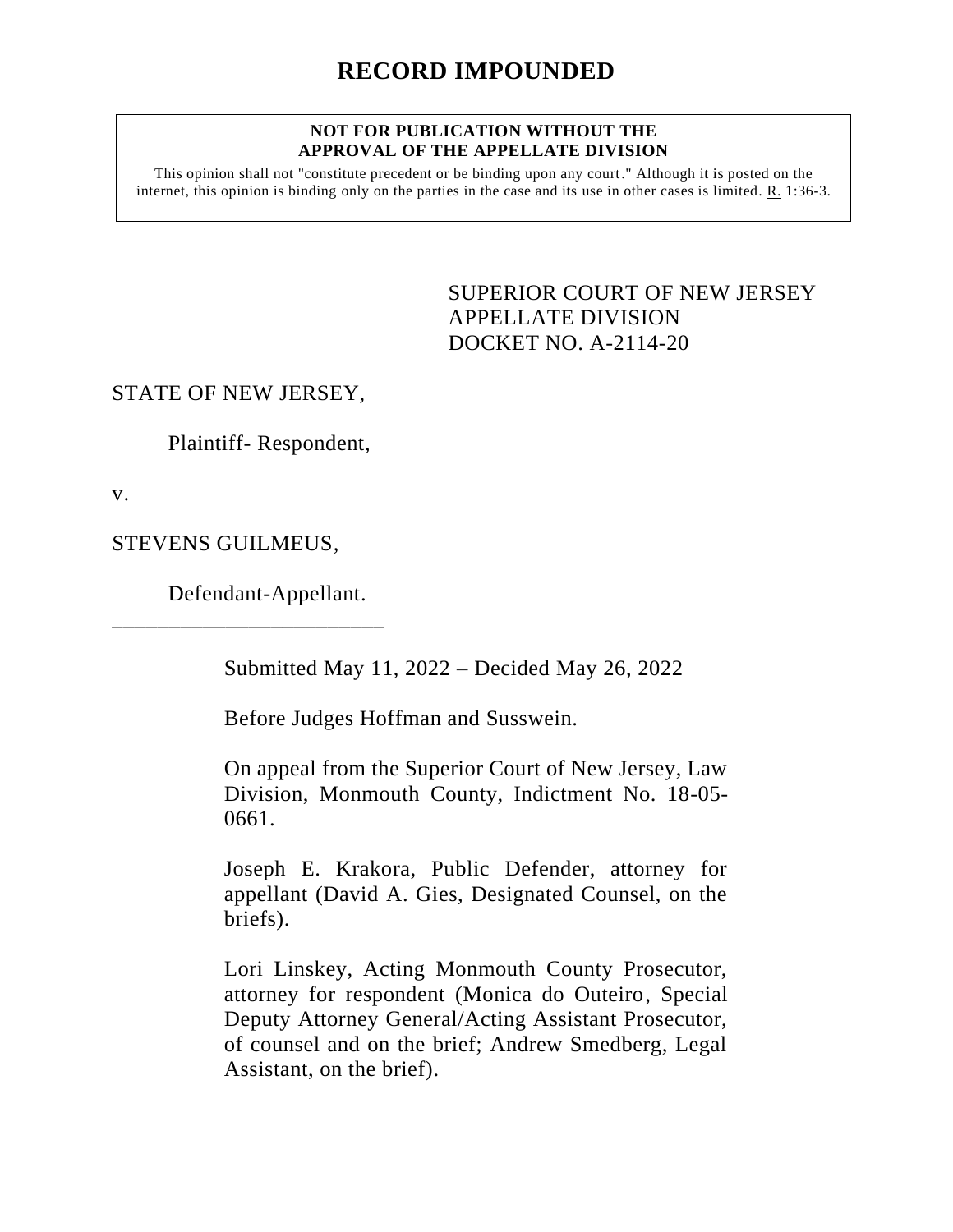## PER CURIAM

 Defendant Stevens Guilmeus appeals from a January 4, 2021 order denying his petition for post-conviction relief (PCR) without an evidentiary hearing. After a careful review of the record and the governing legal principles, we affirm, substantially for the reasons set forth in Judge Paul X. Escandon's cogent written opinion. We add the following remarks.

 On May 18, 2018, a Monmouth County grand jury returned Indictment Number 18-05-0661 charging defendant, a citizen of Haiti, with third-degree endangering the welfare of a child, N.J.S.A. 2C:24-4(a)(2) (count one); seconddegree sexual assault, N.J.S.A. 2C:14-2(c)(4) (count two); and third-degree endangering the welfare of a child, N.J.S.A. 2C:24-4(a)(1) (count three). On July 16, 2018, defendant entered into a plea agreement with the State whereby he agreed to plead guilty to count three of the indictment. In exchange for defendant's guilty plea, the State agreed to dismiss the remaining counts of the indictment and to recommend a sentence of 364 days in the Monmouth County Correctional Institution, parole supervision for life (PSL), and Megan's Law registration.

 At his plea hearing, defendant told the judge, under oath, that he understood that his plea would likely result in his deportation; that he had ample opportunity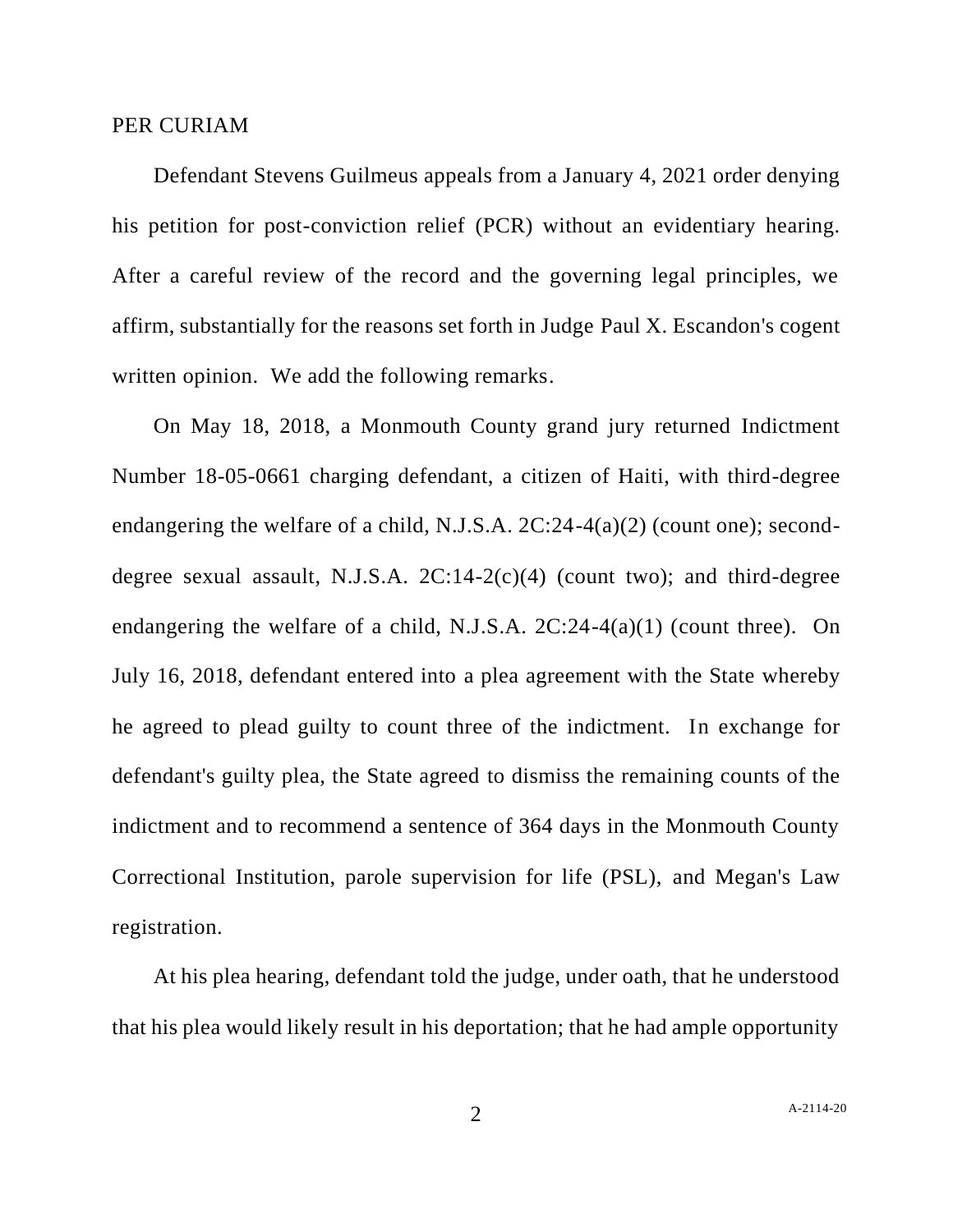to speak both with plea counsel and with a specialized immigration attorney about the impact of his plea on his immigration status; and that he did not need any additional time to speak with counsel or seek additional advice on this issue. Defendant additionally affirmed he had reviewed the entire plea form with counsel, and that the initials and signature on the form were his and were placed there to indicate that he had reviewed each page and wished to enter into the plea agreement under these terms. Defendant then provided a factual basis to support his plea.

 On December 7, 2018, defendant appeared for sentencing. Prior to the imposition of sentence, defendant's immigration status and the impact of his plea were discussed. Counsel for defendant informed the court that any issues regarding defendant's status were resolved by defendant's immigration attorney. The court sentenced defendant in accordance with the plea agreement to 364 days in the county jail, Megan's Law registration, and PSL, along with all mandatory fines and penalties. Also pursuant to the plea agreement, the court ordered this sentence would run concurrent with the sentence imposed on Indictment Number 17-09-1281.

 On June 6, 2019, defendant filed a pro se petition for PCR. He alleged that his counsel "affirmatively misadvised" him regarding the immigration

3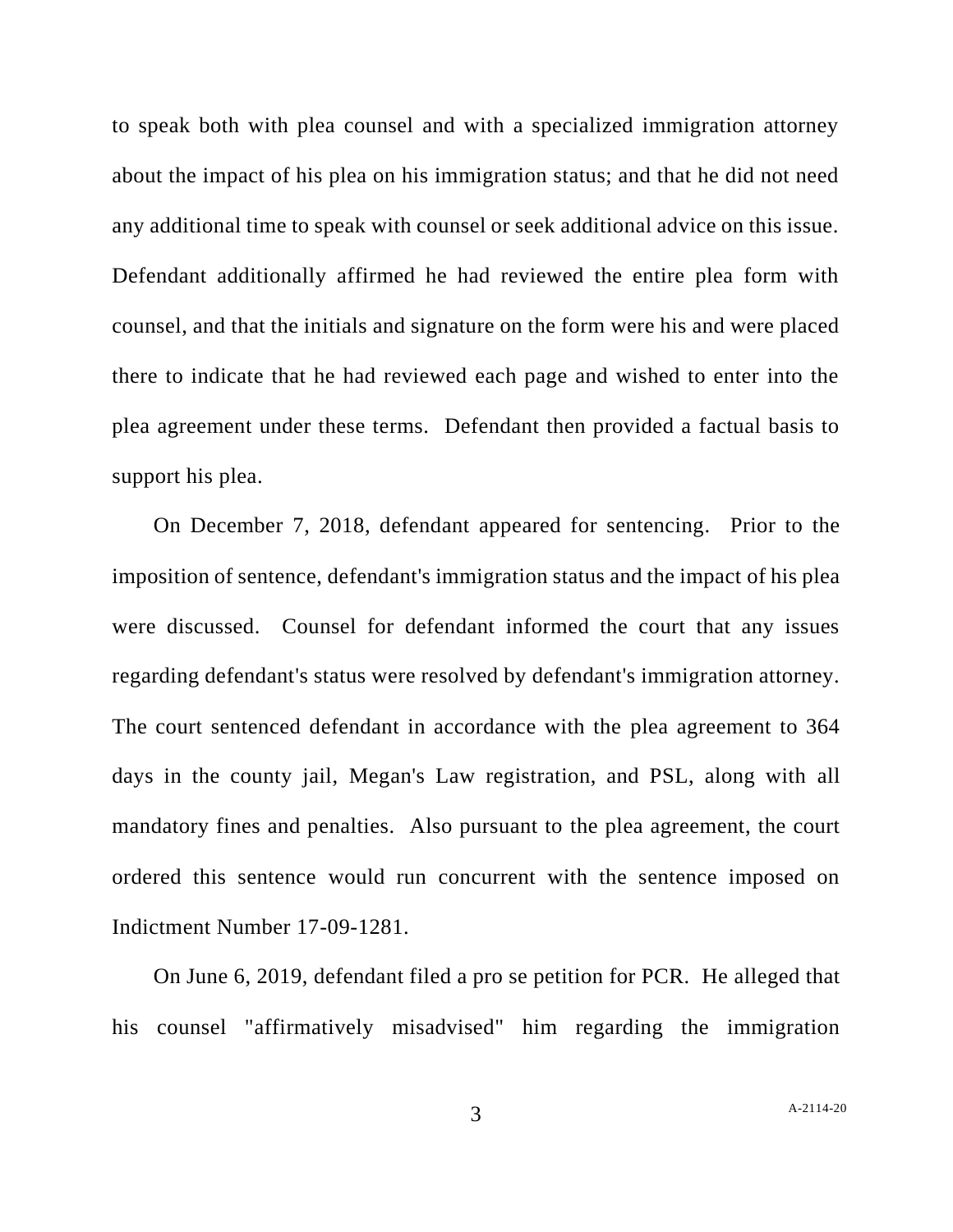consequences of his guilty plea by telling him that his "plea [would] not affect [his] immigration proceedings." On April 21, 2020, defendant filed an amended petition, additionally alleging his counsel was ineffective for not conducting pretrial investigation. On August 10, 2020, defendant filed a certification in which he stated, "I only heard I could possibly be deported from my trial attorney . . . and never spoke with anyone personally about my immigration status before I entered my plea agreement."

 On January 4, 2021, Judge Escandon issued an order and written decision denying PCR without an evidentiary hearing. He found defendant's "allegation of being misadvised [of the immigration consequences of his guilty plea] . . . contradictory of [his] prior statement that he was advised of the possibility of deportation." He further noted that defendant acknowledged on the record, at the time of his plea, that plea counsel had advised him of the immigration consequences of the plea and indicated at that same time that she had reviewed potential immigration consequences with defendant.

 Judge Escandon also noted that "defendant answered affirmatively when asked by the plea judge whether he had ample opportunity to speak with [plea counsel] or an immigration attorney on the impact of the plea." The judge therefore concluded that "plea counsel acted well within the scope of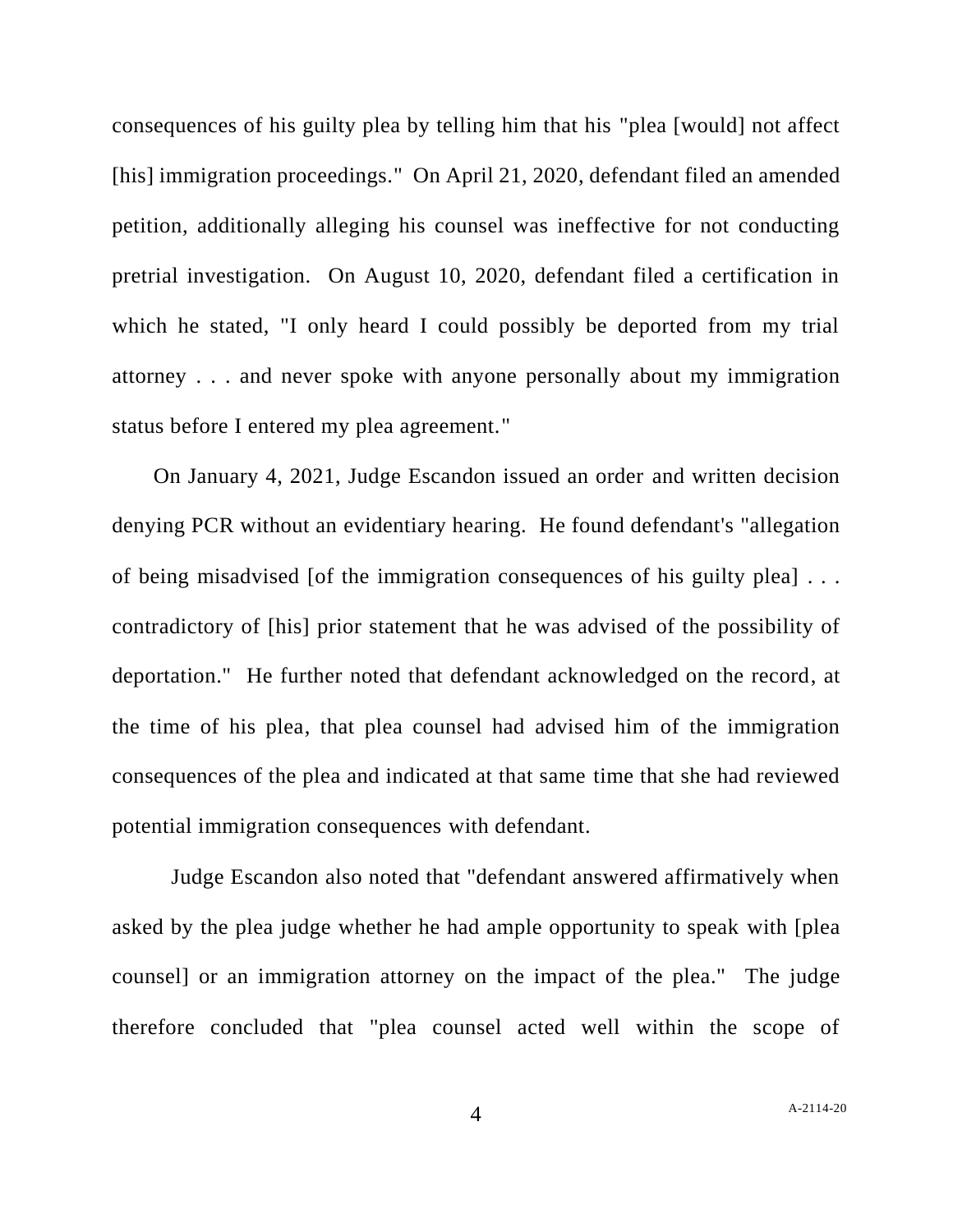competence," and "adequately informed defendant of deportation"; in addition, "defendant's own certification reveals that he knew he could be subject to deportation."

 As a result, Judge Escandon found that defendant's claims lacked the support of sufficient evidence to warrant an evidentiary hearing. He concluded that defendant's claims were "mere bald assertion[s]," that were "contradicted by the record and his own certification." When viewed in the light most favorable to the defendant, defendant failed to demonstrate "a 'reasonable likelihood of success' to warrant an evidentiary hearing."

 On appeal, defendant presents the following arguments for our consideration:

> AN EVIDENTIARY HEARING IS NECESSARY TO DETERMINE WHETHER DEFENDANT'S PLEA COUNSEL PROVIDED INACCURATE ADVICE ON HOW THE NEGOTIATED GUILTY PLEA WOULD IMPACT DEFENDANT'S IMMIGRATION STATUS.

- A. The performance of defendant's plea counsel was inadequate where she did not advise that a guilty plea to N,J.S.A. 2C:24-4a(l) required mandatory deportation and permanent removal.
- B. Because his plea counsel's performance was deficient, defendant was prejudiced where, if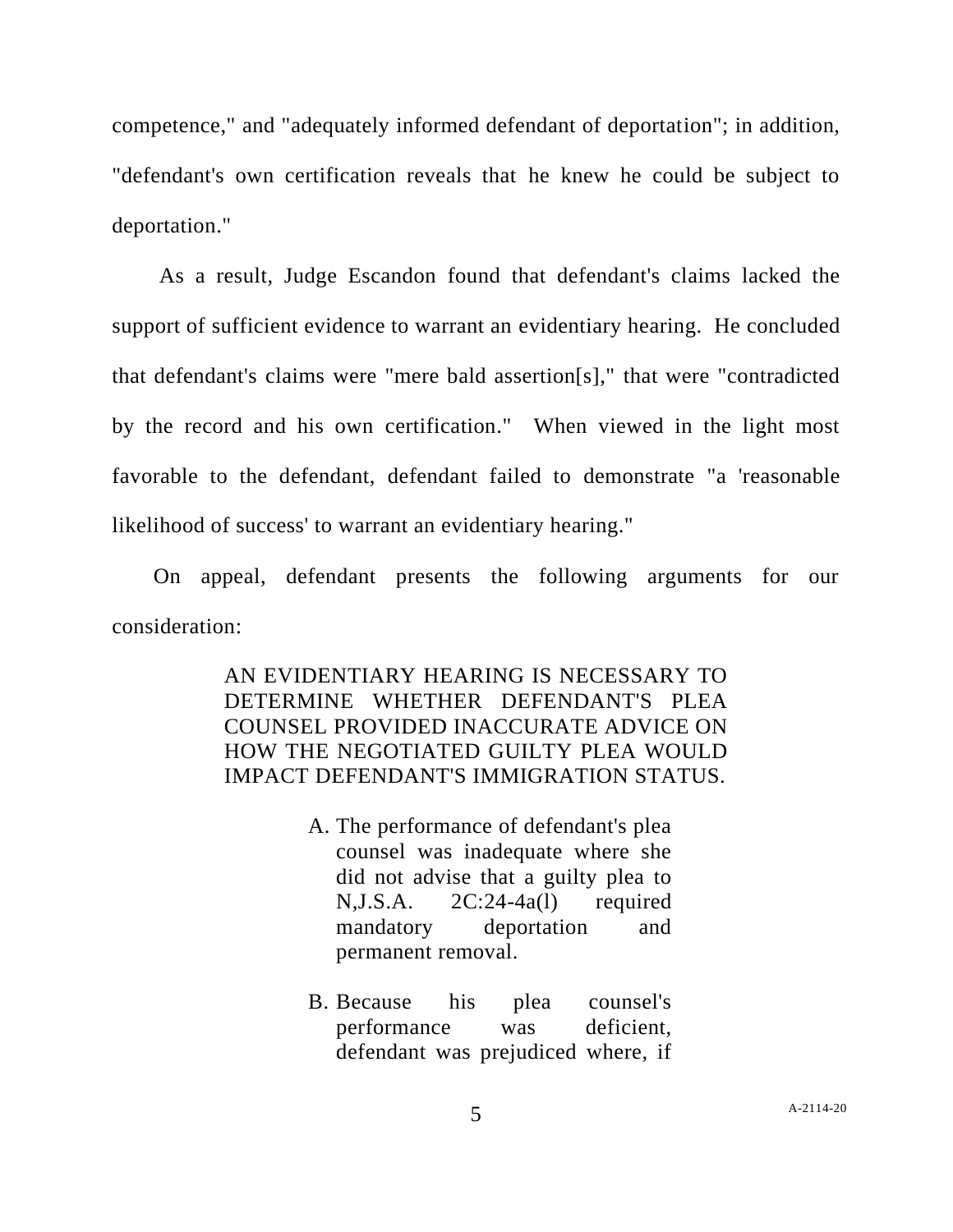he had negotiated a guilty plea to another crime, he would not have been subject to mandatory deportation and permanent removal.

 "[W]e review under the abuse of discretion standard the PCR court's determination to proceed without an evidentiary hearing." State v. Brewster, 429 N.J. Super. 387, 401 (App. Div. 2013). "If the court perceives that holding an evidentiary hearing will not aid the court's analysis of whether the defendant is entitled to post-conviction relief, . . . then an evidentiary hearing need not be granted." Ibid. (alteration in original) (quoting State v. Marshall, 148 N.J. 89, 158 (1997)). We review the denial of a PCR petition with "deference to the trial court's factual findings . . . 'when supported by adequate, substantial and credible evidence.'" State v. Harris, 181 N.J. 391, 415 (2004) (alteration in original) (quoting Toll Bros. v. Twp. of W. Windsor, 173 N.J. 502, 549 (2002)).

 Where, as here, "no evidentiary hearing has been held, we 'may exercise de novo review over the factual inferences drawn from the documentary record by the [PCR judge].'" State v. Reevey, 417 N.J. Super. 134, 146-47 (App. Div. 2010) (alteration in original) (quoting Harris, 181 N.J. at 421). We also review de novo the legal conclusions of the PCR judge. Harris, 181 N.J. at 415-16 (citing Toll Bros., 173 N.J. at 549). A defendant seeking PCR must establish "by a preponderance of the credible evidence" that he is entitled to the requested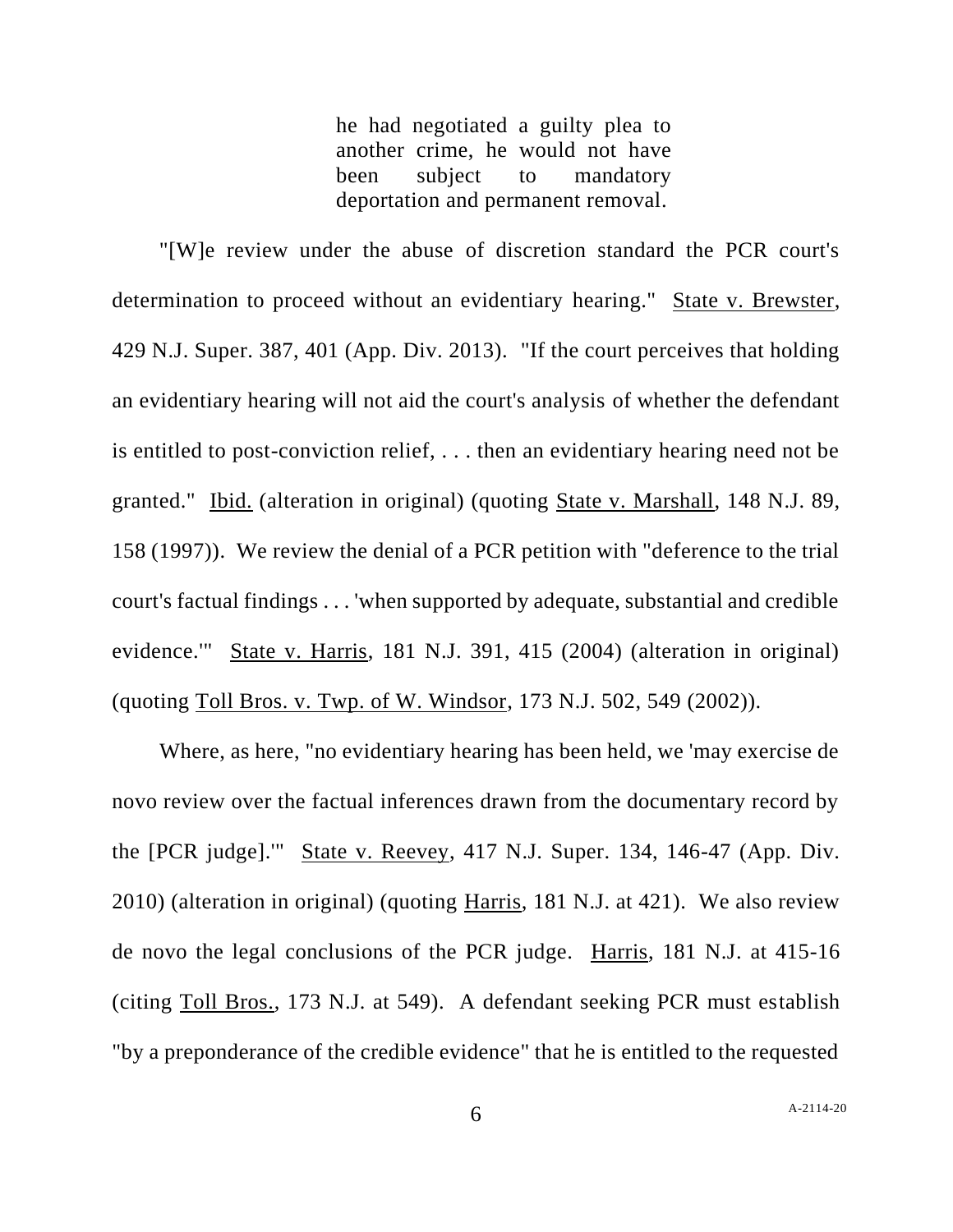relief. State v. Nash, 212 N.J. 518, 541 (2013) (quoting State v. Preciose, 129 N.J. 451, 459 (1992)). The defendant must allege and articulate specific facts that "provide the court with an adequate basis on which to rest its decision." State v. Mitchell, 126 N.J. 565, 579 (1992).

 Ineffective assistance of counsel claims must satisfy the two-prong test set forth in Strickland v. Washington, 466 U.S. 668, 687 (1984), which was also adopted our Supreme Court in State v. Fritz, 105 N.J. 42, 58 (1987). Under the first prong, a "defendant must show that counsel's performance was deficient" and that counsel's errors were so egregious that he "was not functioning as the 'counsel' guaranteed the defendant by the Sixth Amendment." Strickland, 466 U.S. at 687. "[C]omplaints 'merely of matters of trial strategy' will not serve to ground a constitutional claim of inadequacy of representation by counsel." Fritz, 105 N.J. at 54 (quoting State v. Williams, 39 N.J. 471, 489 (1963)). The second prong requires a defendant to demonstrate that the alleged defects prejudiced his right to a fair trial to the extent "there is a reasonable probability that, but for counsel's unprofessional errors, the result of the proceeding would have been different." Strickland, 466 U.S. at 694; Fritz, 105 N.J. at 60-61 (internal quotation marks omitted). The defendant "must do more than make